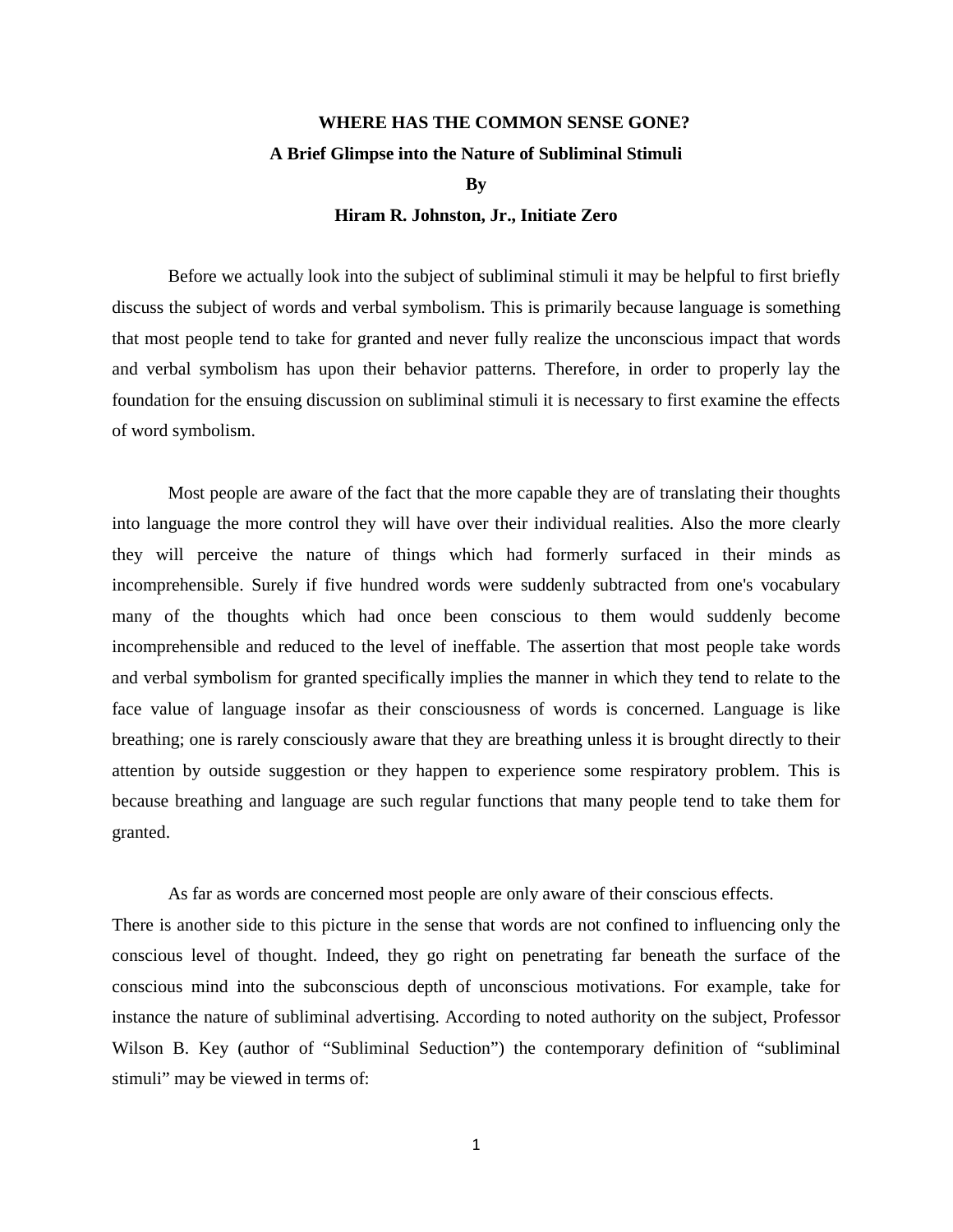"Consciously unperceived words and picture symbols purposely designed into media with the motive of soliciting, manipulating, modifying or managing human behavior."56 56 SUBLIMINAL SEDUCTION, Wilson B. Key, Copyright 1974 (Key, Subliminal Seduction, 1974)

Dr. Key provided a visual example of one of many methods of concealing subliminally embedded sexual stimuli in pictures to unconsciously lure the attention of the unaware to proposed ideas and commercial products:



If you look closely at the center of the flowers near the base of the plants and un-focus your eyes you'll clearly see the word "SEX" written in glaringly large letters.

In the following cigarette advertisement you will notice how the smoke from the cigarette forms the word "SEX" – Now that it has been brought to your attention what to consciously focus your attention on, otherwise, it may have slipped right past your conscious guard and directly into your subconscious mind.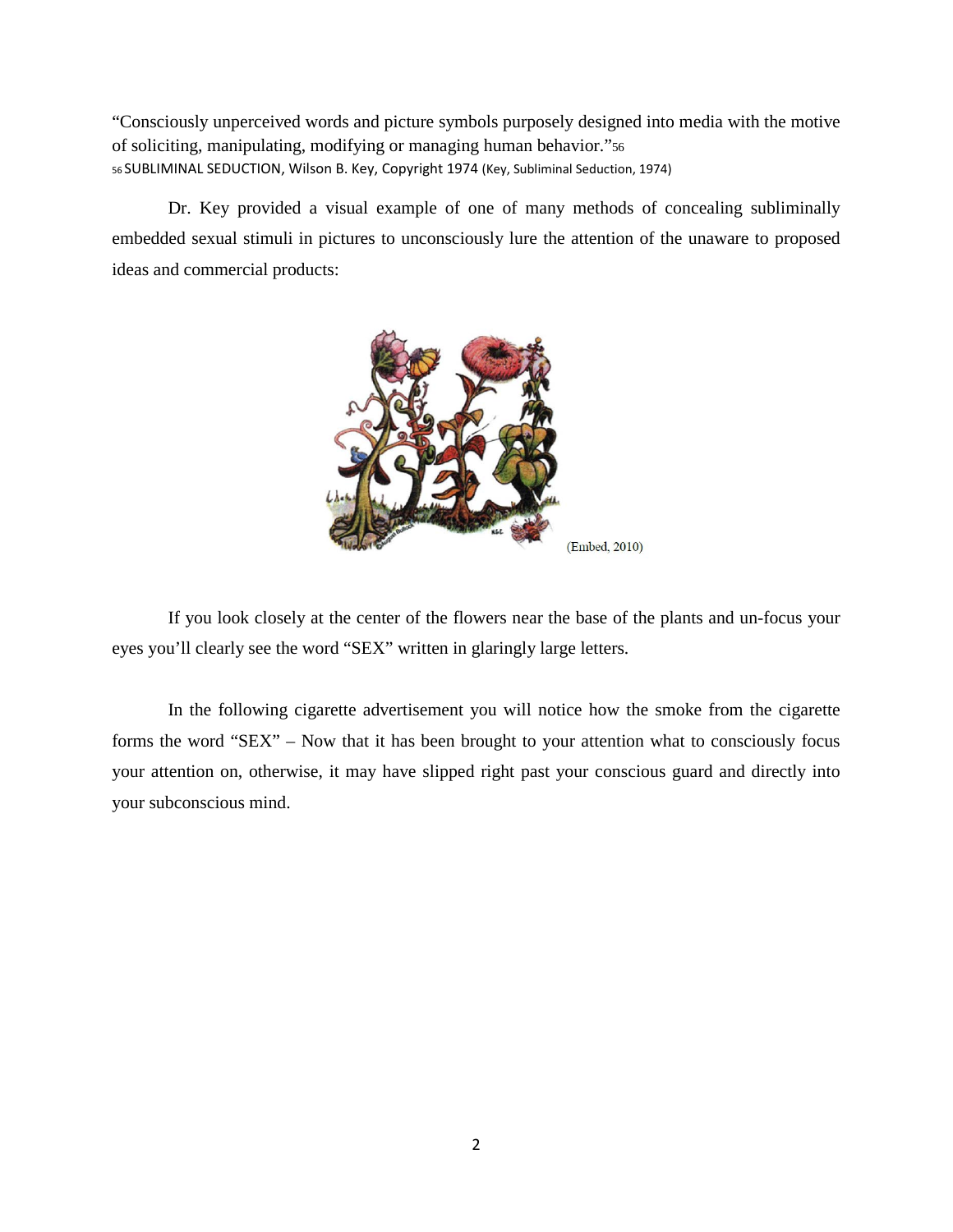

Subliminal advertising is designed to unconsciously trigger particular reactions to a stimulus hidden from the conscious perceptions of the viewer. It has been proven that particular words like "sex," fuck," "pussy," "dick," et cetera may be cleverly concealed in advertising, package or label designs of particular products through a technique known as "embedding" for the purpose of triggering off sexual responses in the viewer designed to attract their attention to the product (without their having a conscious recognition of the actual reason underlying why the product caught their attention). This example emphasizes the ability of words to produce unconscious reactions to their stimulus to greater and lesser degrees. Another example may be seen in the power of suggestion. Hypnosis is generally considered to be the extreme form of suggestion where the individual carries out the suggestions made by the hypnotist.

However, it has also been proven that in circumstances of everyday activity people almost automatically carry out suggestions of others through a conditioned response to stimuli such as a word or tone of voice. Psychologist generally agrees that this type of behavior is acquired during early childhood when the child is conditioned to follow the suggestions of the parent. Therefore, what we are dealing with is a reinforced attitude which carries with it the inherent potential to cause the adult to remain prone to the power of suggestion for the rest of his/her life. How often does a cigarette smoker find him/herself automatically reaching for a cigarette based solely upon the suggestion of observing someone else lighting up? How often has someone else's' yawning proven to be contagious to the onlooker? In either instance the power of suggestion to influence the conditioned reaction of the individual tends to supersede their conscious recognition of the fact that they are obediently submitting to a suggestion.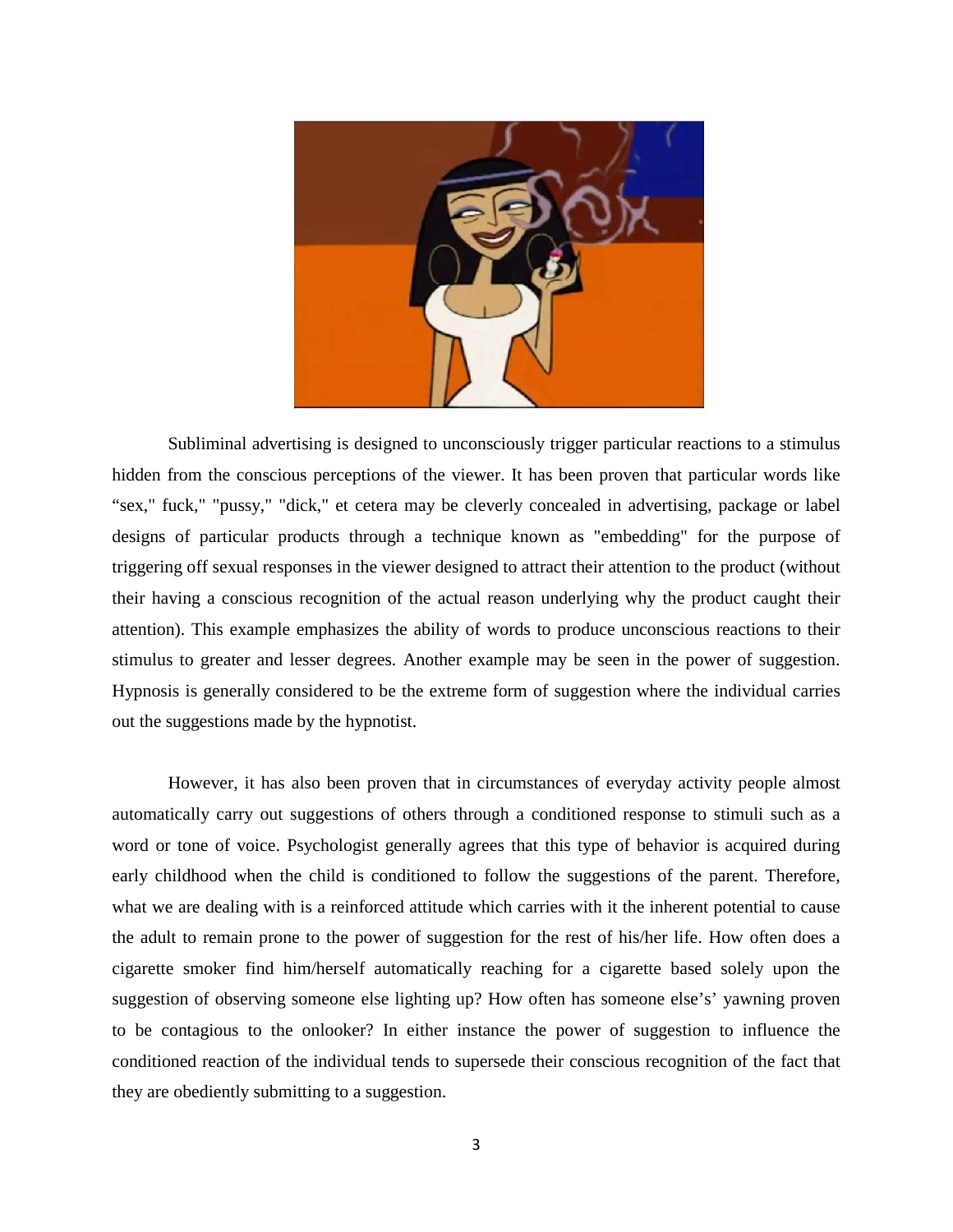At this point it is further necessary to emphasize the potential of words to not only stimulate our unconscious and involuntary thought processes, but also to trigger our involuntary metabolic functions such as pulse rate, blood pressure, organ and glandular functions, et cetera. Perhaps the clearest example of this type of stimulation is viewed in form of pornographic literature (whether in pictorial or written story form). The construction of words, phrases and pictorial symbolism in this sort of literature is designed to stimulate the glandular function of the reader's sex organs, and further possess the ability to result in an orgasm!

The suggestion of words causes us to laugh, cry, sing, dance, build, destroy, and otherwise influence our external and internal actions and reactions to their stimuli. Yet, somehow this omnipotent stimuli is drastically underestimated and (in most cases) totally disregarded as the threat which it surely possesses the potential to be; particularly when such suggestions are calculated and designed to manipulate the behavior patterns of people far below their conscious ability to identify the cause of their actions --- or to resist the stimuli.

Before we begin to look at how techniques of subliminal stimuli are applied to the reality of people within the system it will also be helpful to provide a fundamental example of how the subconscious mind works. Take the ordinary experience of walking to the corner store, driving down Main Street, watching TV or listening to the radio, or any number of infinite experiences requiring one to utilize their sensory perceptions consciously. In every instance the conscious aspects of what an individual is capable of immediately recognizing is extremely limited in contrast to what the subconscious is absorbing at the same interval. While an individual is walking to the corner store, driving down Main Street, watching TV or listening to a radio s/he is only conscious of a very small portion of all of the occurrences which are transpiring within their immediate spheres of physical activity, that is, only certain selective thoughts, ideas, images, et cetera about the environmental activity are registering in the conscious mind where they can be immediately perceived and readily comprehended.

On the other hand, everything within the immediate sphere of physical activity (regardless of how infinitesimal or insignificant the impulses) is registering in the subconscious mind indiscriminately. For instance, while an individual is crossing a street s/he is more consciously aware of the traffic, therefore, the conscious sphere of mental activity is narrowed down to focusing attention predominately upon the factors most consistent with safety (self-preservation). However,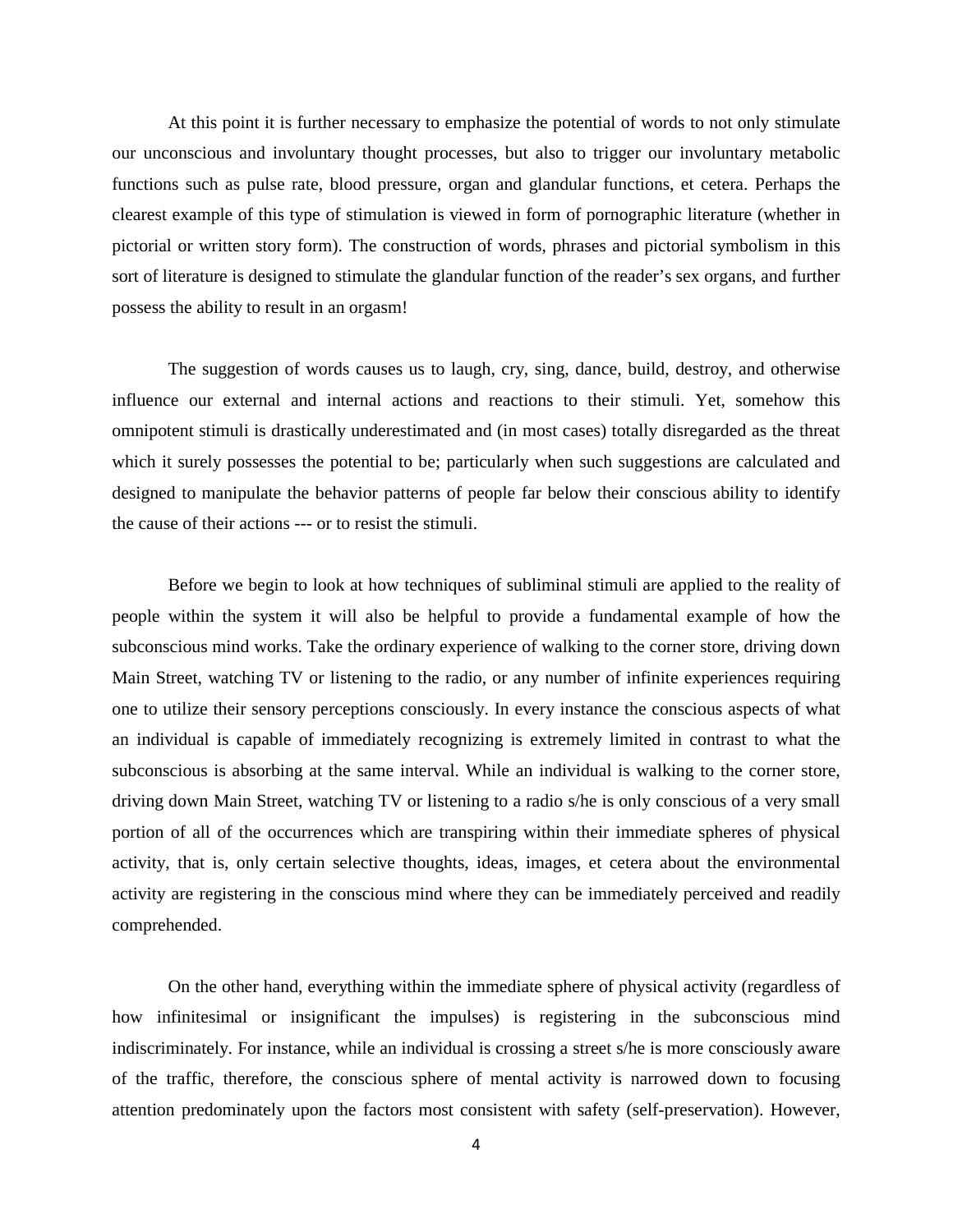this does not subtract from the subconscious ability to record everything which is transpiring outside of the consciously visible picture of the traffic, i.e., the plane flying noisily through the sky in the far distance, the birds perched upon the telephone pole wires, people passing to and fro along the busy sidewalks, the pastry on window display at the bakery a block away, the crumpled candy wrappers, cigarette packs, torn movie tickets blowing insignificantly along the curb and even the ants crawling through the cracks and crevices of the sidewalk. Although none of these observations are likely to register in the conscious thoughts while one is concentrating on the traffic, they are nonetheless registering clear impressions in the subconscious mind.

As it applies to the relationship between the subconscious mind and subliminal stimuli, the unconscious mechanisms of the mind are caused to react in a calculated manner to the stimuli presented instead of merely register its impression. The most persuasive pioneers in the field of subliminal stimuli, specifically as it applies to conditioned responses to its effects, may be traced back to the laboratories of Ivan Pavlov and B.F. Skinner with their research into the subject of conditioning and response. Most psychological and physiological fields of science have been profoundly influenced by the research Pavlov performed on his dogs and Skinner performed on his pigeons to some extent. However, not many would be willing to concede that the results of those experiments have subsequently led to the masses of people within the system having been skillfully maneuvered into the very same position as the aforementioned specimens of Pavlov and Skinner (and perhaps with more favorable results).

"What one cannot do to a dog is to make it salivate by telling it a story about food. 143 This is something which can only be done to a human…" - The Image

To keep the subject matter in its most comprehensive perspective we shall refer to Pavlov, Skinner and all other researchers who are and/or have functioned in similar capacities by their ancient title of "sorcerer." Why the term sorcerer? Quite simply because it provides a more elucidating conception of the subject matter from an overall perspective, i.e., from the slant of the system "playing the same game with another name." The use of modern terms like "scientist," "researchers," "technicians," etcetera, does not negate the fact that these practitioners' actual functions are the same as their ancient counterparts. These new methods stem from the oldest of practices.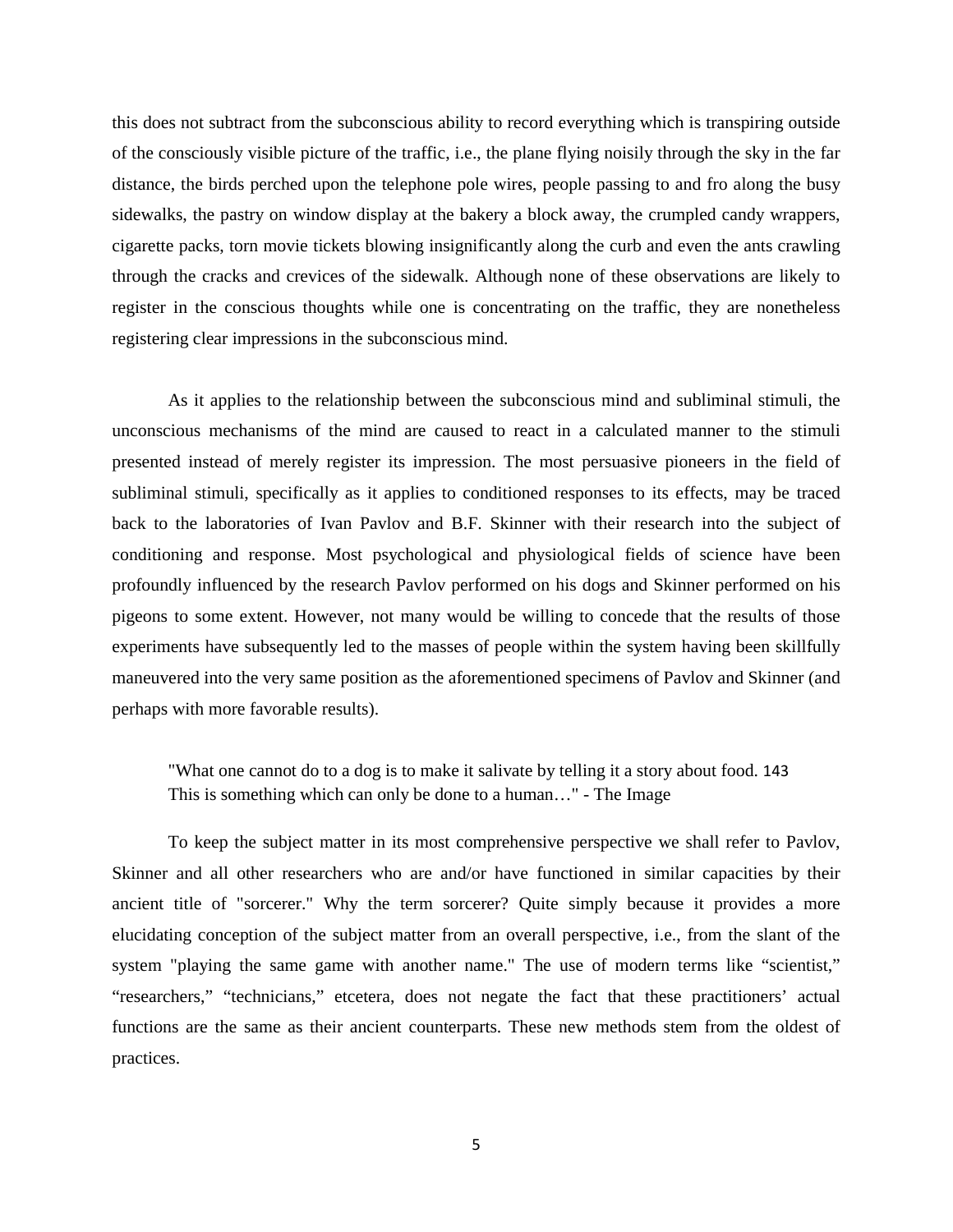"This 'New Thought' is really the oldest thought, but the modern presentation of it comes as a new thing to those who hear it today, and this new movement is entitled to full credit for its work, and the advanced occultist knows that the fundamental truth underlying all of these conflicting theories will be gradually uncovered and brought to light, the speculations and pet theories of the various teachers being thrown aside."57

57 FOURTEEN LESSONS IN YOGI PHILOSOPHY, Yogi Ramacharaka, The Yoga Publication society, Chicago 10, Illinois, Pg. 75 (Ramacharaka, 1904)

58 THE KABALION, HERMETIC PHILOSOPHY, Three Initiates, Yoga Publication Society, Masonic Temple, Chicago, Ill., Pgs. 44-45

The contrast between the "old" and "new" is merely an evolutionary mental conception corresponding with the current trends and theories of the moment. Consistent with this particular slant of perception it has also been observed quite accurately that:

"…the truth is, that beneath the material chemistry, astronomy and psychology (that is, the psychology in its phase of 'brain-action'), the ancients possessed a knowledge of transcendental astronomy called astrology; of transcendental chemistry; called, alchemy; of transcendental psychology, called mystic psychology."58

Therefore, in view of the fact that the effects of so-called "modern science" upon the masses of people within the system is administered equally clandestine and shrouded by secrecy as the fabled accounts of magic and sorcerery, this particular mode of thought is brought into sharper focus when the current "scientific trends" are properly contrasted with their ancient counterparts. During the ancient periods in the procession of history the common sense of the masses was consciously geared to guard against the power of aversive subliminal influences. Over the years, however, the instinctive skepticism and taboos of the masses have slowly subsided and transformed into a deep, abiding respect and trust for modern science to the point of totally deleting its ancient counterparts from the psychological picture. In doing so the modern mentality of the masses today have unwittingly rendered themselves highly susceptible to the very same types of subliminal influences their mind's common sense faculties were once naturally geared to resist through common sense. Nevertheless, informed warnings have continued alert the masses of the dangers of subliminal stimuli down through the ages:

> "It will be helpful for you to think of your Subliminal Mind as another person, one who is always listening, listening, listening. He hears all that you say, and acts upon all the thoughts that you let pass the threshold of the inner mind."59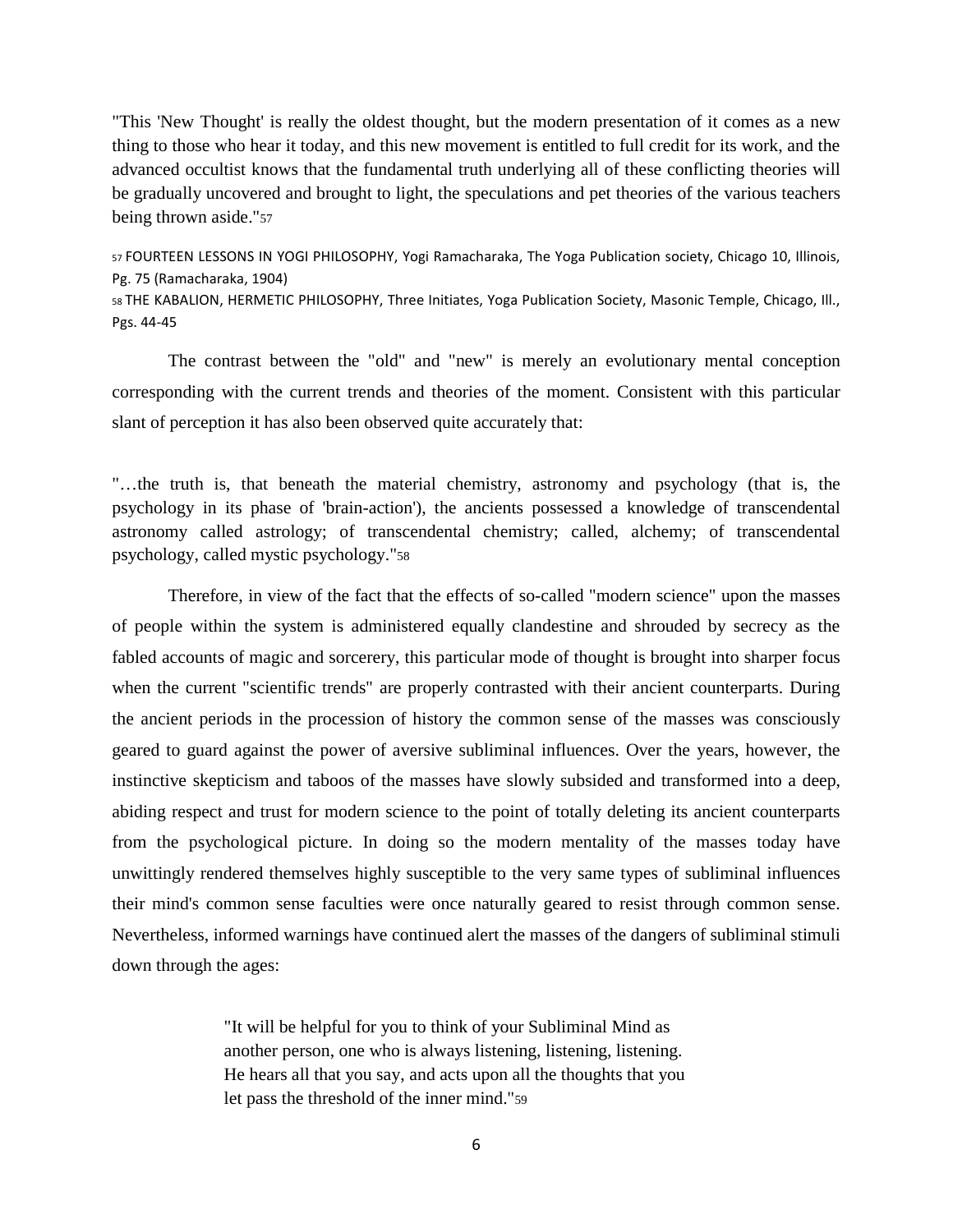59 DYNAMIC THOUGHT, Henry Thomas Hamblin, Yoga Publication Society, Chicago 10, Illinois, Pg. 31 (Hamblin, 1923)

Today the term of "sorcery" is widely associated with myth, fable and fairytales. Myths, fables and fairytales are merely allegorical, metaphoric, and symbolic representations of various types of mental conceptions. Yet, the fact is that there is absolutely no distinction between the function of so-called modern research scientist and the ancient "sorcerer," to all intents and purposes. As this applies to the subject of subliminal motivation there appears to be no significant difference between this "modern scientific conception" of "behavior modification" and "mind control" and its ancient counterpart of "casting spells."

During the early sixties Malcolm X described the U.S. educational system as "a cleverly designed system of miseducation that goes right along with the American policy of exploitation and oppression…" This recognition is even more pronounced statistically here in the twenty-first century as evidenced by the extensive decline in the quality of educational standards. The greater the intelligence level of the masses the less tolerant they become with oppression; a lesson the system's agents learned during the sixties. Consequently, the educational system has since been watered down to be less significant now than it was then. Today the landscape is riddled with brand new privately owned prisons and dilapidated schools; an observation the average tax-paying "citizen" appears to be oblivious.

Strong evidence tends to suggest that subliminal motivation has rapidly become a refined science and in many aspects of its multi-numerous personality characteristics is more readily identified under the classification of "remote mind control." A mere superficial probe into the nature of subliminal stimuli will instantly disclose the fact that every leading authority on the subject concur that it is the most effective method of mass mind control. Despite the inability of the overwhelming majority of today's society to recognize the fact that subliminal stimuli (as it applies to behavior modification and mind control) is now a perfected science quite capable of producing a wide variety of calculated responses in its targeted population.

There is no question whatsoever regarding the ability of this type of stimuli to also hypnotize, to greater and lesser degrees, when applied to the minds of the general public via the advertising agencies, news media, mass Medias of entertainment, et cetera. There further appears to be no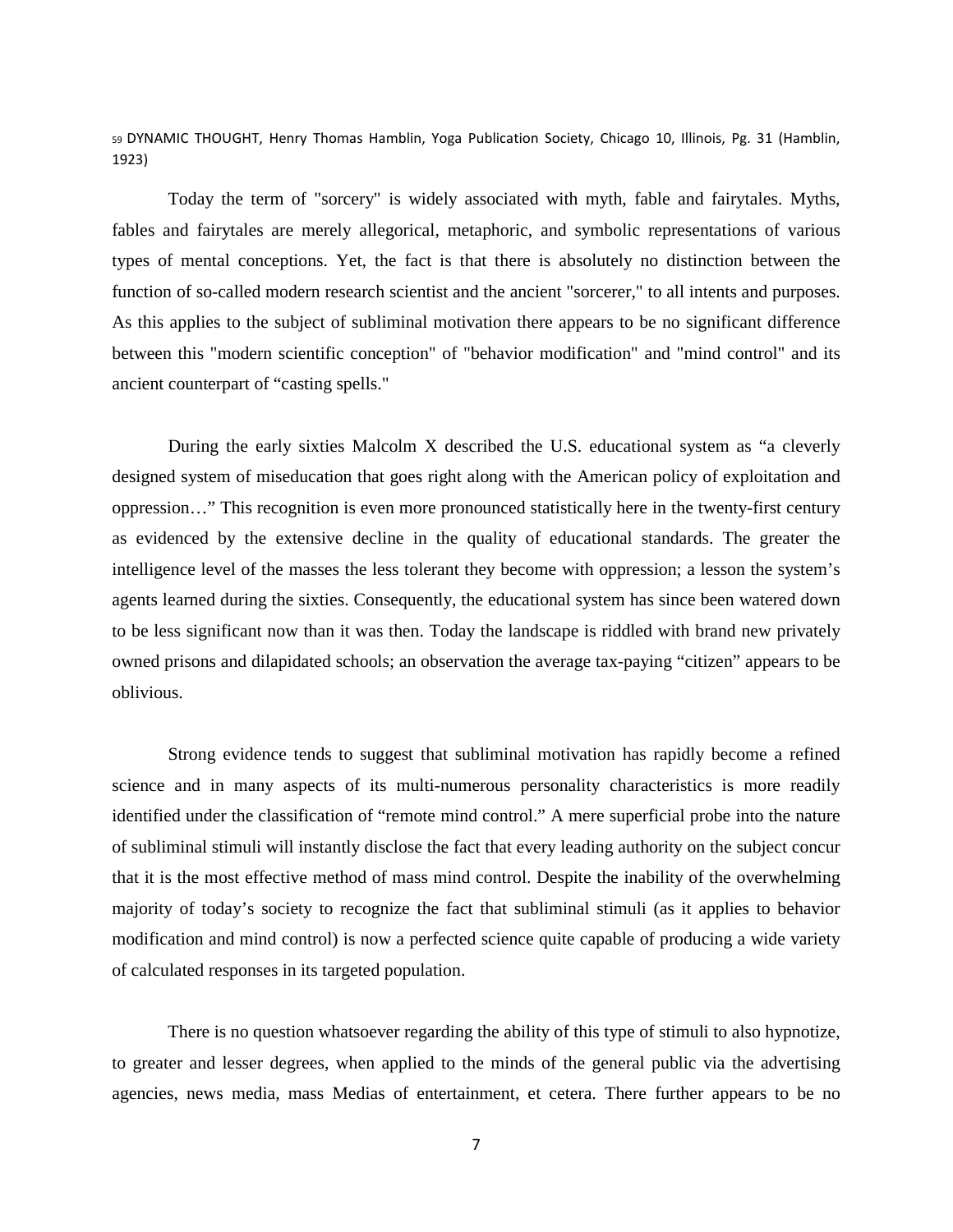question concerning the ability of this stimulus to trigger unconscious reactions which extend far beyond the range of the victim's conscious ability to connect their "reactions" to the unseen and hidden source of motivation. It is interesting to note that Dr. Martin L. King, Jr., during one of his many speeches, referred to the mind manipulators employed by the advertising agencies as: "those gentlemen of massive persuasive ability …" Although, one may be somewhat inclined to suspect that Dr. King himself was not fully conscious of the deep penetrating extent of his own observation in the era he made that statement. Or whether he was fully aware then of just how "persuasive" "those gentlemen" would someday prove to be. However, today it appears that "those gentlemen" have precisionly mastered the ability to shape and form the deepest rooted thoughts in the minds of the masses. In order to properly lay the foundation for this subject matter it is necessary to take a brief historical glimpse into the nature of its origin (from the so-called "modern viewpoint"). Malcolm X stressed the significance of "checking history" to find the answers to some of the most perplexing enigmas which tend to affect our present reality. In this regard the notion of "remote mind control" did not just materialize out of thin air no more so than anything else within this present sphere of activity. On that note we shall proceed to commence our chronological probe, or as Malcolm described it, "the checking of history," into the nature and development of subliminal stimuli.

It appears that sometime during the chronological year of 1956 a neo-sorcerer operating under the influence of Pavlovian and Skinnerian thought devised a crafty methodology designed to manipulate the unconscious behavior patterns of people by means of planting subliminal suggestions directly into their unconscious minds past their conscious guard. He was an American Market Researcher named Jim Vicary. It may be further enlightening to keep in mind that during this period television was a novelty, the full manipulative effects of which had not yet been explored. In any event Mr. Vicary's story appears to begin when he arranged with a motion picture theater owner to conduct an experiment on the viewing audience without their awareness of it. Mr. Vicary installed a special projector of his own in the theater in addition to the projector showing the featured film while the main film was in progress. Vicary then used his special projector to flash split second messages onto the screen showing the main film. These flashes of message consisted of phrases like "eat ice cream," "eat popcorn," "drink coke," et cetera, and were flashed onto the screen either too quickly or of such weak intensity as not to be perceived by the conscious mind of the viewing audience. Even when individuals were forewarned that such subliminal messages were about to appear they still could not be detected by the conscious mind. One paper, The London Sunday Times reported the result of this experiment as: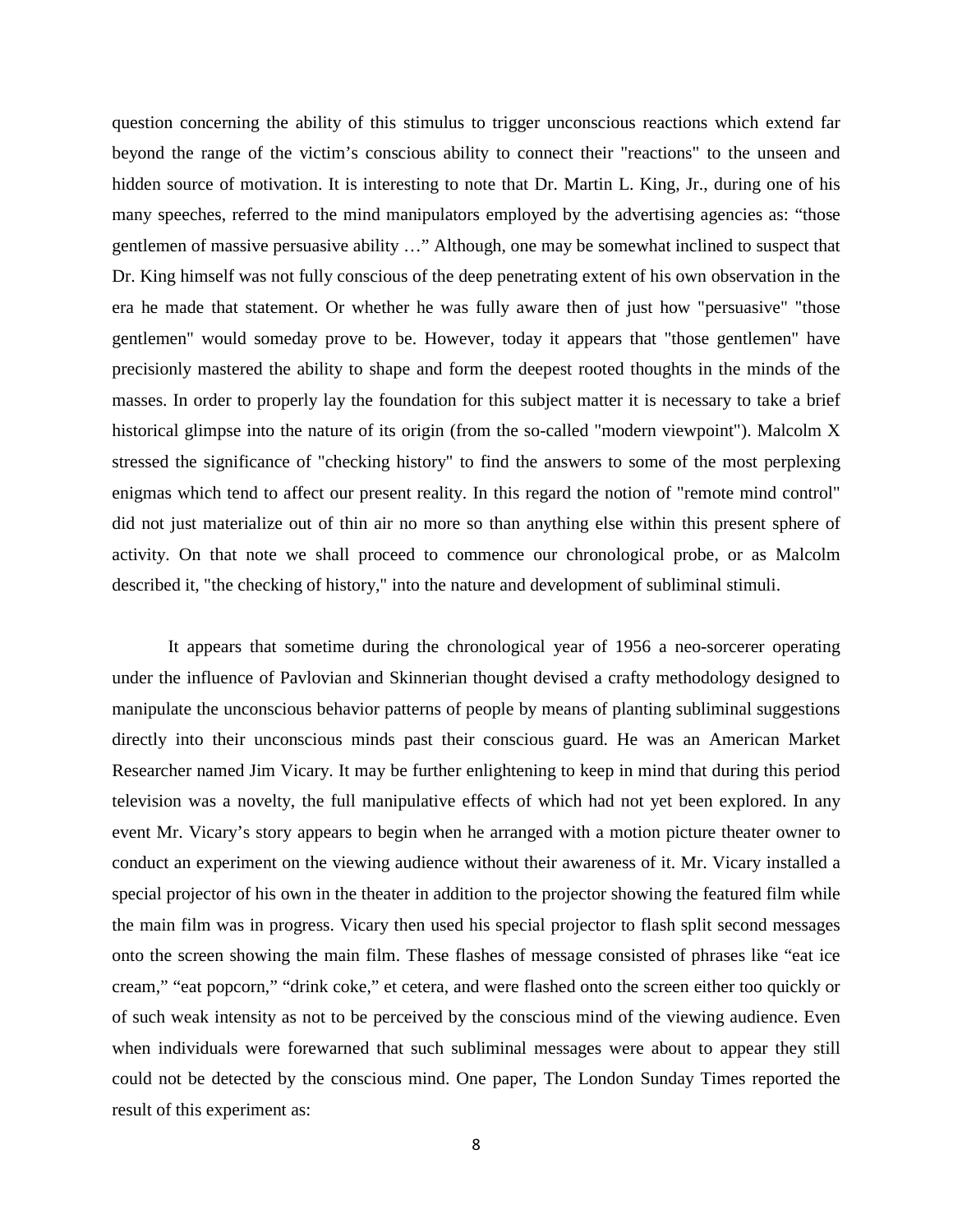"a clear and otherwise unaccountable boost in ice-cream sales.' The report continued; "sub-threshold effects, both in vision and sound, have been known for years to experimental psychologist." The article further speculated that; "…political indoctrination might be possible without the subject being conscious of any influences being brought to bear on him,"60

60 THE HIDDEN PERSUADERS, Vance Packard, (Pocket Books, 1 West 39th Street, New York, N.Y. 10018, 1957) Pg. 35 (Packard, 1957)

This experiment was conducted over 58 years ago. Today Mr. Vicary's projector technique of flashing messages onto a screen is antique as a model T automobile in contrast with the current advanced extensions of Vicary's discovery:

"In 1957, an affable young American market researcher by the name of Jim Vicary set off a controversy which exploded across the country, confettied State legislatures with a barrage of new bills, and came knocking loudly at the State's fine oaken doors. The controversy concerned 'subliminal stimuli', the means by which a person's mind can be entered and seeded with suggestions without his knowing about it. In 1957, James Vicary demonstrated the tachistoscope …The tachistoscope, essentially, is a simple film projector with a high speed shutter capable of flashing messages 1/3000 of a second long, at 5-second interval. One hears about it from time to time in relation to a six-week experiment conducted in a movie theater where , on alternate nights , the words 'Drink Coca-Cola!..' or, 'Hungry'? Eat Popcorn!' were flashed tachistoscopically - without the audience's knowledge - over the regularly scheduled features. A 60% increase in the sale of popcorn was reported for that month and a half; while Coca-Cola sales climbed about 20%. Quite a little conversation piece."

Following Vicary's discovery advertising agencies immediately began to modify their sales pitch methods on an overall scale, switching to an array of disingenuous tactics designed to subliminally persuade their customers to purchase their product. Eventually, the British Institute of Practitioners In Advertisement published a booklet in 1958 entitled "Subliminal Communication" and imposed a ban on the use of this method by any of the Advertising Agencies in Britain, stating: "The free choice of the public to accept or reject is an integral part of all forms of professionally accepted advertising and does not appear to be available to the recipients of subliminal communication."61

61 TECHNIQUES OF PERSUASION, J.A.C. Brown, (Penguin Books, Inc.) Pg. 184.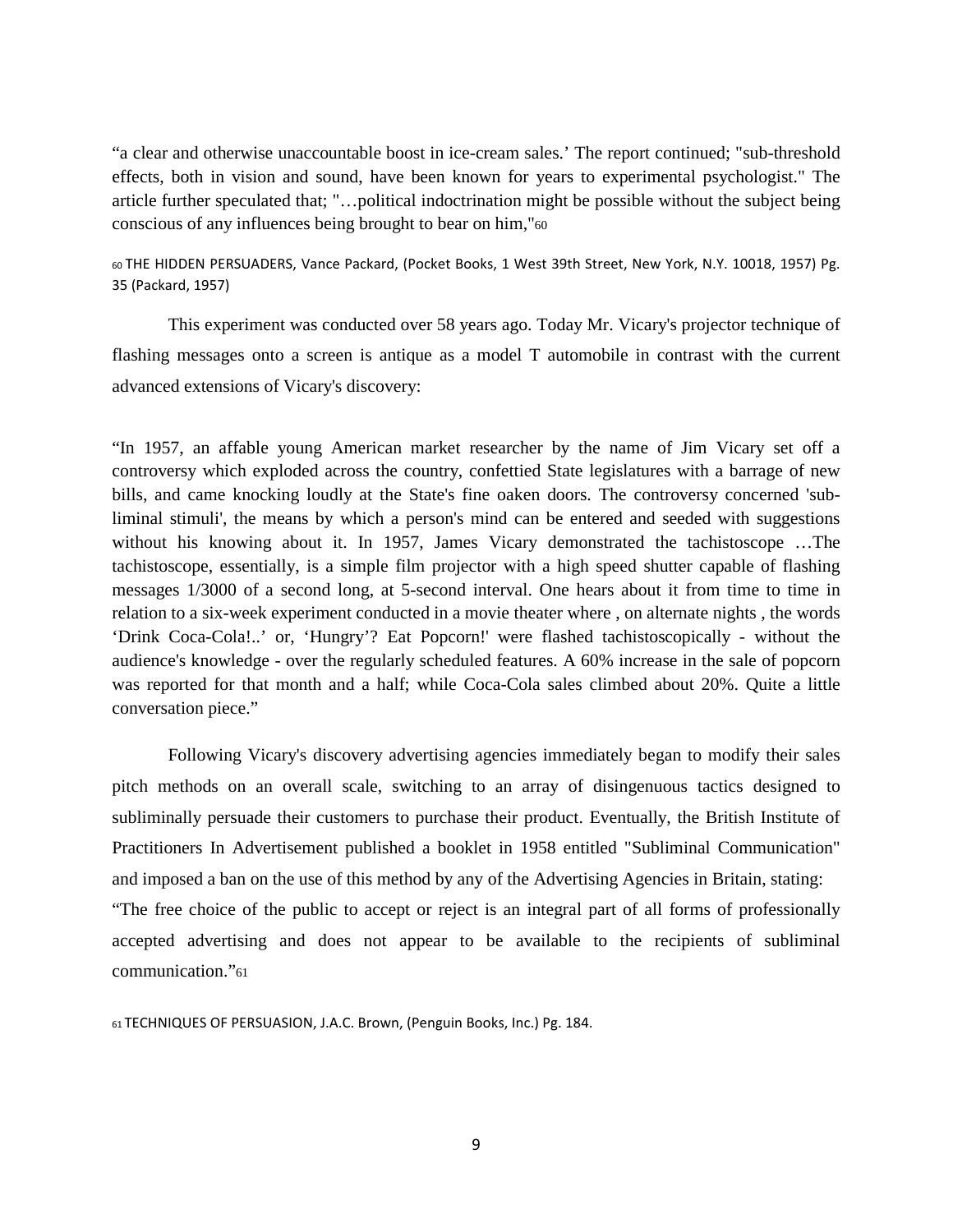Vicary continued to expand his *invasion of privacy research* in the field of subliminal motivation in the U.S. in numerous other tests which he conducted on an unsuspecting public. The following is a detailed account of one such test:

"One motivational analyst who became curious to know why there had been such a great rise of impulse buying at supermarkets was Jim Vicary. He suspected that some special psychology must be going on inside the women as they shopped in supermarkets. His suspicion was that perhaps they underwent such an increase in tension when confronted with so many possibilities that they were forced into making quick purchases. He set out to find out if this was true. The best way to find out what was going on inside the shopper was a galvanometer or lie detector. That obviously was impractical. The next best thing was to use a hidden motion picture camera and record the eye-blink rate of the women as they shopped. How fast a person blinks his eyes is a pretty good index of his state of inner tension. The average person, according to Mr .Vicary, normally blinks his eyes about thirty-two times a minute. If he is tense he blinks them more frequently, under extreme tension up to fifty or sixty times a minute. If he is notably relaxed, on the other hand, his eye- blink rate may drop to a subnormal twenty or less. Mr. Vicary set up his cameras and started following the ladies as they entered the store. The results were startling, even to him. Their eye-blink rate, instead of going up to indicate mounting tension, went down and down, to a very subnormal fourteen blinks a minute. The ladies fell into what Mr. Vicary calls a hypnoidal trance, a light kind of trance that, he explains, is the first stage of hypnosis. Mr. Vicary has decided that the main cause of the trance is that the supermarket is packed with products that in former years would have been items that only kings and queens could afford, and here in this fairyland they were available. Mr. Vicary theorizes: 'Just in this generation, anyone can be a king or queen and go through these stores where the products say 'buy me, buy me.' Interestingly many of these women were in such a trance that they passed by neighbors and old friends without noticing or greeting them. Some had a sort of glassy stare. They were so entranced as they wandered about the store plucking things off the shelves at random that they would bump into boxes without seeing them and did not notice the camera although in some cases their face would pass within a foot and a half of the spot where the hidden camera was clicking away. When the wives filled their carts (or satisfied themselves) and started towards the check-out counter their eye-blink rate would start rising up to a slightly subnormal twenty-five blinks per minute. Then, at the sound of the cash-register bell and the voice of the clerk asking for money, the eye-blink rate would race up past normal to a high abnormal of forty-five blinks per minute. In many cases it turned out that the women did not have enough money to pay for all of the nice things they had put into the cart..."62

## 62 THE HIDDEN PERSUADERS, Vance Packard, (Pocket Books) Pgs. 91-92

Looking at some of today's more sophisticated examples of Vicary's experiments Time Magazine carried a story on "Secret Voices," messages that manipulate in the September 10, 1979 edition: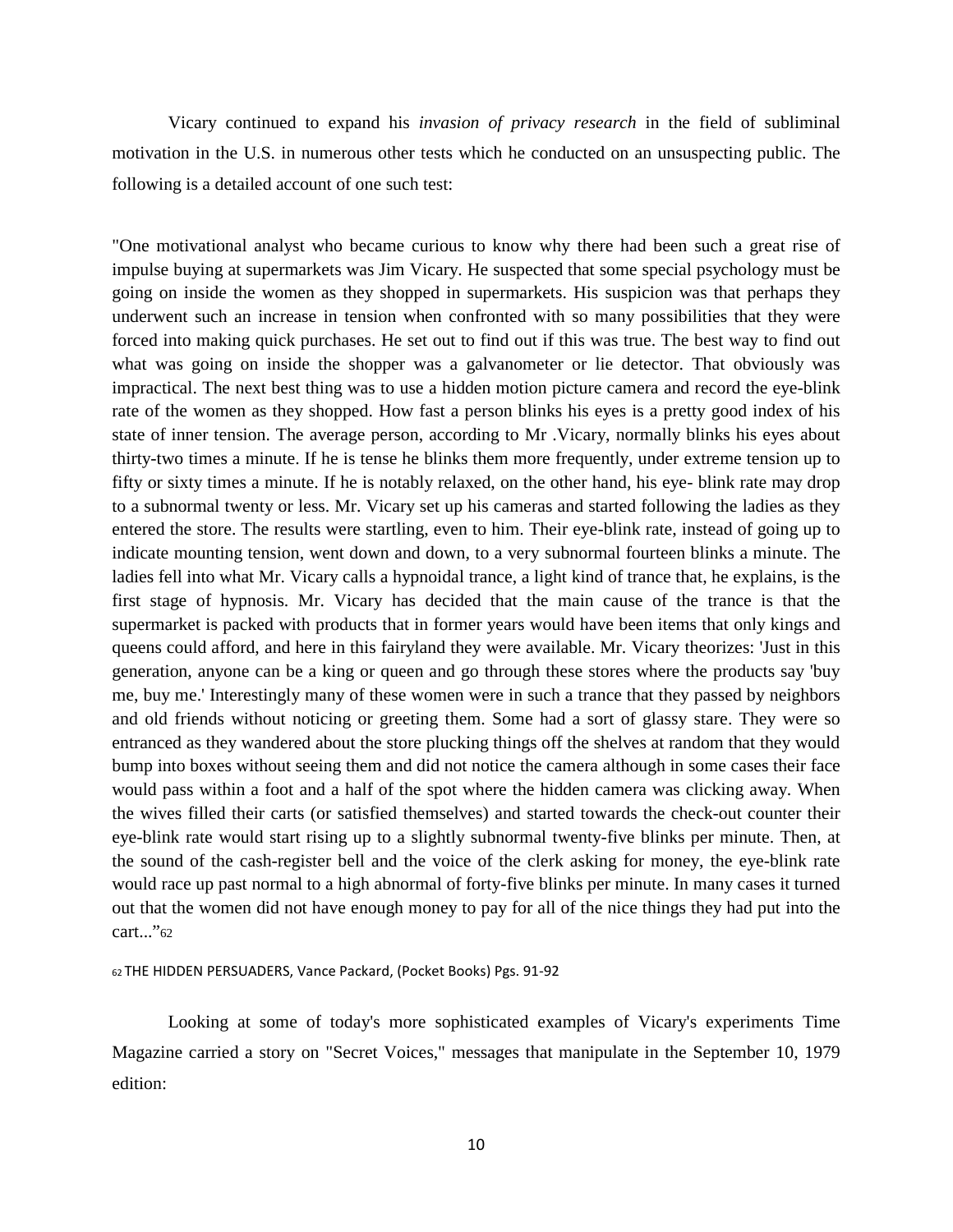"A shopper in a department store picks up a scarf, glances furtively about, crumples it and shoves it into her pocket. Then comes second thoughts. She fishes out the scarf, smooths it again and returns it to the counter. Another victory for honesty? Not quite. Credit for the would-be shoplifter's change of heart really belongs to what the store managers call their 'little black box,' a kind of electronic conscience. Basically a sound mixer like those used by disco deejays, the box mingles bland music with subliminal anti-theft messages ('I am honest. I will not steal'). Repeated rapidly - 9,000 times an hour - and at very low volume, the words are barely audible to shoppers and employees. But they do register in some deep recess of the brain and apparently influence behavior."

It would also be interesting to know how many of these stores program their "little black box" with messages like "spend all of your money here?" Indeed Vicary's research in motivational analysis paved the way for a succession of ensuing interest from a wide assortment of professional fields not only limited to advertising agencies:

"The use of mass psychoanalysis to guide campaigns of persuasion has become a basis of a multimillion dollar industry. Professional persuaders have seized it in their groping for more effective ways to sell their wares - whether products, ideas, attitudes, candidates, goals or states of mind."63 63 THE HIDDEN PERSUADERS, Vance Packard (Pocket Books) Pg. 1

64 HYPNOSIS FACT AND FICTION, F.L. Marcuse, (Penguin Books, Inc., 7110 Ambassador Road, Baltimore, Md. 21207, U.S.A., 1959 Pg. 62 (F.L.Marcuse, 1959)

Television broadcast stations began to explore the possibility of employing announcers trained in hypnotism for a deeper impact upon the mind of the viewers. Other inquires immediately surfaced as to the feasibility of hypnotizing the viewing and listening audiences of television and radio, many of which produced some rather startling revelations:

"Hypnotism by television has been tried out on a closed circuit in the B.B.C. studios at Alexandra Palace with such success that it has been considered dangerous to try it over the air. The experiment was carried out on Wednesday by Mr. Peter Casson. Two tests were made. In the first about a dozen B.B.C staff volunteered to be hypnotized in the studio, and five of them went to sleep. But the most interesting part was that one person in a party watching a television screen in a darkened room across the corridor also fell under the hypnotic influences, although Mr. Casson was not then addressing the viewing audience. In the second test, Mr. Casson made a direct attempt to hypnotize six people watching the screen in a darkened room. Four of them went to sleep, and of these two needed waking up. Because of the success of this experiment and the consequent danger of hypnotizing viewers who might have no one at hand to wake them, it has now been decided that a hypnotic television broadcast would not be advisable."64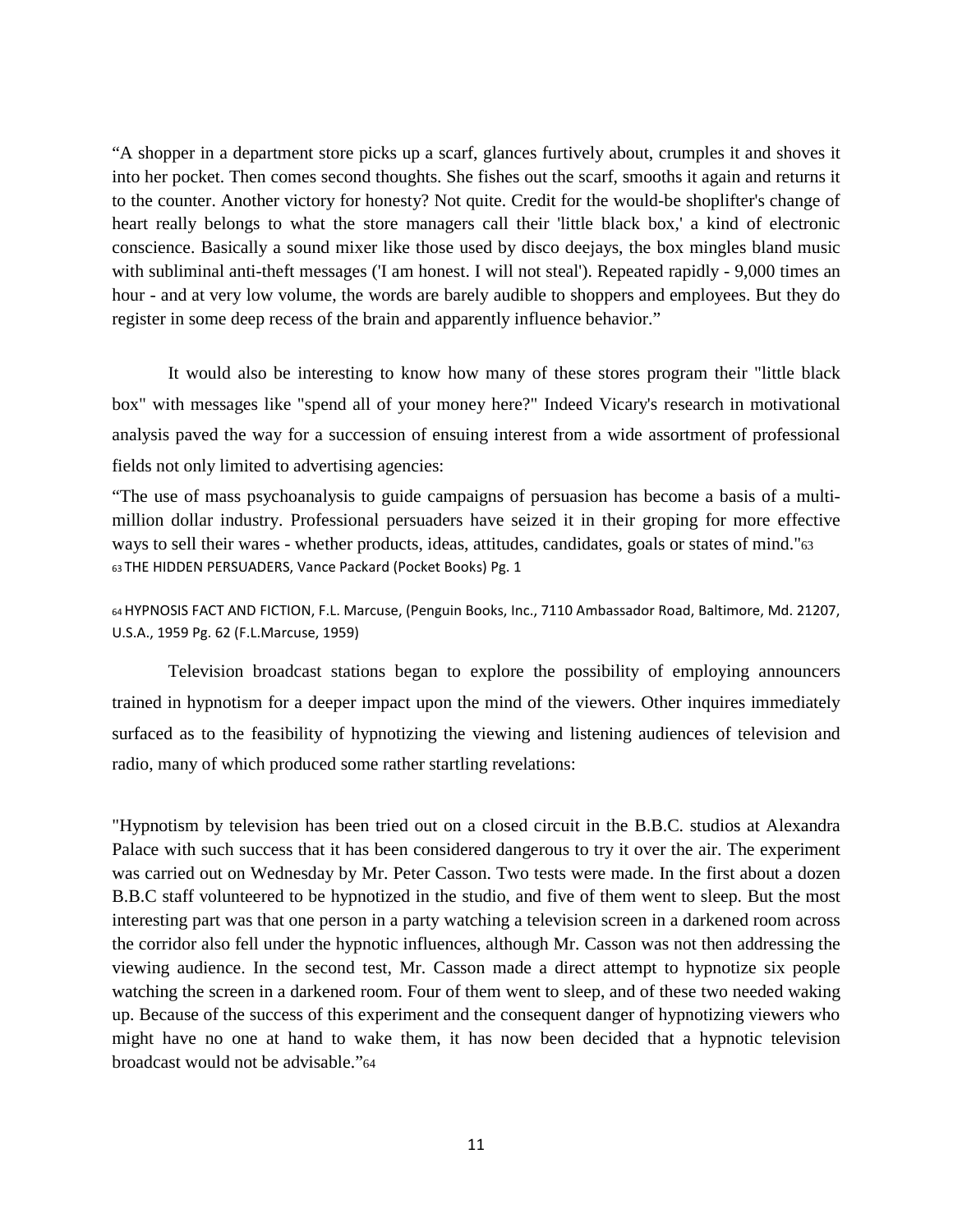We must now consider the fact that this press statement of the British Broadcasting Company concerning the above experiment by Mr. Casson was issued over fifty years ago. Today more recent surveys taken by the B.B.C. indicate clearly that despite the earlier warnings advising against a "hypnotic television broadcast," it now appears to be applied on an international scope:

"The roughly two hundred hours average viewing endured monthly by some 50 million American families is permeated with strong subliminal stimuli which hypnotically program individuals for compulsive acts. Virtually no one is exempt, though some are more responsive to the stimuli than others."65

65 MEDIA SEXPLOITATION, Wilson B. Key, (Prentice-Hall, Inc., Englewood Cliffs, New Jersey, 1976) Pg. 208 66 MEDIA SEXPLOITATION Wilson B. Key, (Prentice-Hall, Inc.) Pg. 208 (Key, Media Sexploitation, 1976)

Moreover, it is difficult to imagine that anyone can expose themselves to "roughly two hundred hours" of microwave radiation per month without eventually becoming addicted to the absorption of microwaves (in the same manner in which a drug addict becomes hooked on drugs). However, from this perspective not only is the victim being physiologically addicted by the microwave radiation, s/he is simultaneously subjected to subliminal programming. Consequently, the actual effects of the television upon its viewing audience may be more accurately defined in terms of psycho-physical seduction. The addictive potential of television is further reflected by another recent study of the B.B.C.:

"The British Broadcasting Corporation recently made a study of television viewers' ability to live without television for an entire year. One hundred and eighty-four families were paid roughly thirteen dollars weekly not to use their sets. This was a fairly good sum of money at the time in England - certainly a worthwhile bonus for any working class family…Families began dropping out of the study almost immediately. No one lasted beyond five months. The researchers unanimously agreed their volunteers had 'suffered withdrawal symptoms similar to those of drug addicts and alcoholics.' There was a total agreement among a professional panel selected to evaluate the study that in the future there would be 'increased dependence upon television among the general population, and that television minimized self-reliance , social contacts, and creative pursuits among its audiences'….The B.B.C. study was a replication of similar research performed a year earlier in Germany. In the German study the first volunteer dropped out after three weeks. Similarly, no one lasted beyond the fifth month …We can now discuss the media dependence as a valid psychoneurotic syndrome, perhaps even a meaningful personality characteristic. Americans, not to mention other technologically advanced peoples, should no longer ignore and take for granted their media managed environment if they hope to survive as human beings."66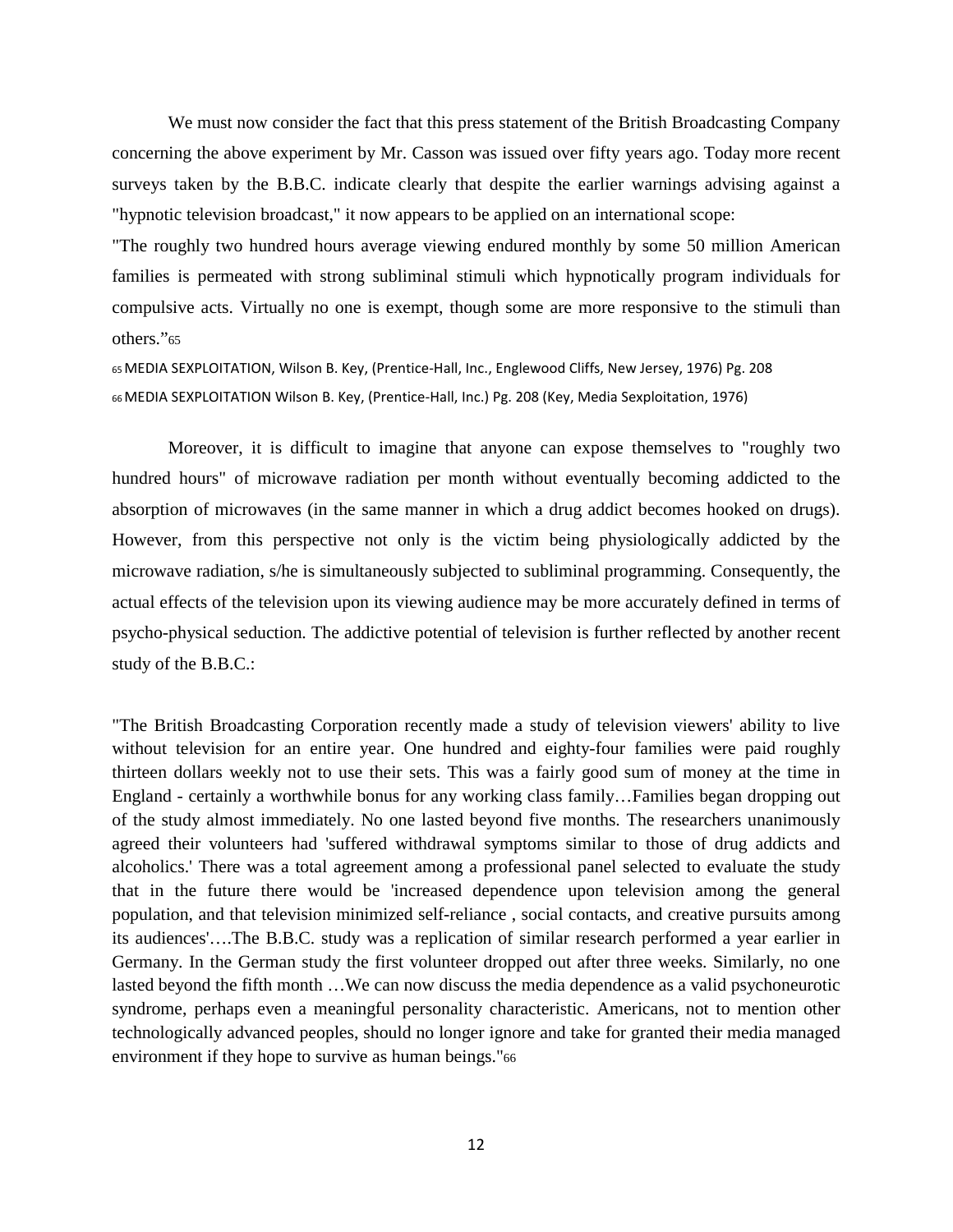Surely in today's technologically sophisticated environment the system has skillfully developed the art of illusion making into a precision science. Illusions, of course, are the resulting product of delusion and are caused by an act of deception or being intellectually misled. One suffering this condition has been fooled by a misleading image presented to the mind's eye. There is an infinite variation of illusions suffered throughout the course of a day of such subtle nature they are never detected. An illusion, in the case of sensory perception, is a subjective perversion of the objective content of reality or actual sense data. In the case of memory it is a subjective falsification by addition, omission or subtraction in the recall of past experiences. A clear example of an optical illusion may be observed in a common sensory deception experienced while sitting aboard a train parked in the station next to another train. One may receive every perceptive sensation of moving when the other train begins to move until the caboose of the other train has passed by the window to terminate the illusion of motion. Such experiences fall in the category of common sensory deceptions which are short-lived and the individual usually becomes aware that his/her sensory perceptions were fooled the moment the caboose of the other train passes by the window. These types of experiences tend to fool the conscious level of sensory perception. Therefore, it should not be difficult to digest the fact that if such illusions can occur by haphazard chance they can, by today 's sophisticated technology, be prescribed to occur on precision purpose --- and without affording the victim an opportunity to observe the caboose passing by the window to terminate the illusion.

A closer examination of subliminal stimuli further reveals that its influence upon the mind expands over a wide spectrum of diversified behavior reactions. Professor, Key further pointed out that:

"The significance of subliminal stimuli in human behavior has been exhaustively tested in eight different experimental contexts. Subliminals have been demonstrated to affect dreams, memory, adaptation levels, conscious perception, verbal behavior, emotional responses, drive related behavior, and perceptive thresholds."

It is now beyond the bounds of reasonability for one not to seriously consider the astounding impact which these mass projections of subliminal stimuli is inflicting upon the mind of the general public. Nearly every magazine, newspaper, billboard advertisement, television and radio programs, motion picture, et cetera is chock full of subliminal embeds; which may simply be described as hidden and/or camouflaged stimuli cleverly concealed somewhere in the picture, label or exterior design and is usually capable of triggering off stereotyped impulses and reactions in the recipients stimulating pre-conditioned desire, glandular function, mental image, et cetera or to plant some form of post hypnotic suggestion in the mind.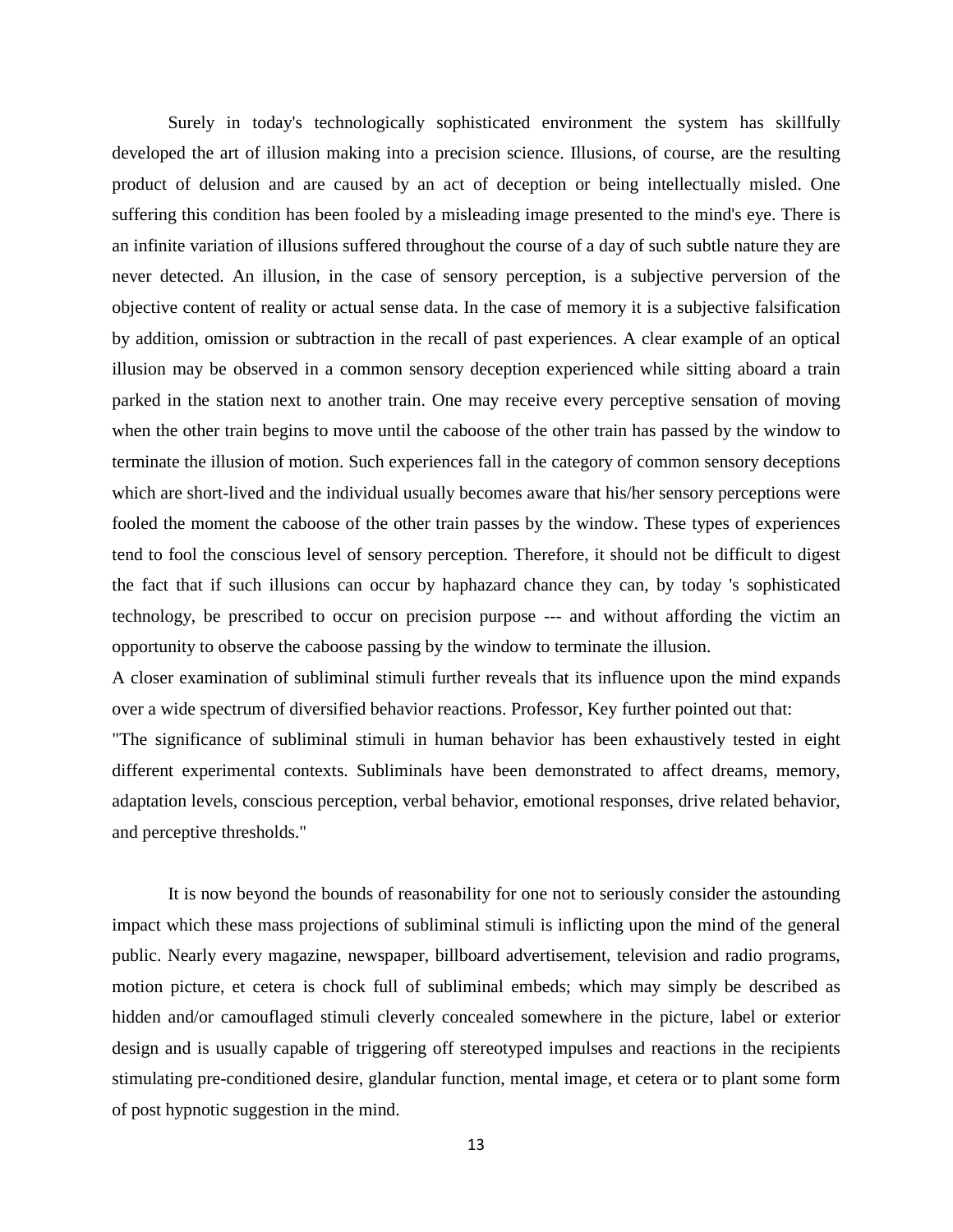By logical extension of reasoning it is only consistent with common sense to conclude that anything possessing such tremendous power to control the thought and behavior of people has long since occupied a specific governmental file under the category of scientific mind control. Unquestionably the government has consistently manifested keen interest into the nature of this subject matter, and with far deeper ulterior motives than peddling commercial products to the public. A recent editorial on "Human Experimentation, Psychiatry, And the Press" dealt with some of the areas in which Vicary's thought and discoveries have since been channeled. The following excerpt from the aforementioned editorial depicts a more sinister personality of the subject matter:

"Now that the CIA has been forced to disclose to Congress and the press its files on its extensive mind control experiments, public attention has again been focused on the CIA's unethical and corrupt conduct. It has been revealed that the CIA channeled monies, either directly or through phony 'front' organizations, to psychiatrist at universities and hospitals across the U.S. and Canada. The doctors used these funds for experiments involving, among other things, the drugging of unsuspecting mental patients, hospital staff, and prisoners with ISD, Thorazine, and other mind altering drugs; attempts to develop a 'brainwashing" drug; and the use of brainwashing techniques on mental patients …In most cases, the CIA did not itself develop and design the behavior control experiments it authorized. Rather, it made funds available to psychiatrist to expand and continue the 'research' on mental patients and prisoners that they themselves had initiated. The CIA hasn't disputed the fact that it was interested in such 'research' for its application to espionage tactics. It has not, like the psychiatric profession, claimed to have perpetrated such programs for the good ' of its victims in the name of 'treatment."67

67 THE MADNESS NETWORK NEWS, Volume 4: Number 5, Winter 1978 San Francisco Bay Area (Network, 1978)

Other observations in the field of scientific mind control have uncovered experimental practices which shock the consciousness. For instance, the 1974 Spring Quarterly BALSA Report disclosed a report on the subject of Behavior Modification and Mind Control revealing an investigation of psycho-surgery and human experimentation:

"A leading lobotomist, Jose Delgado, has proposed a multi-billion dollar federally funded program, modeled after the Apollo Program, to experiment and research in the field of psycho-surgery. Lobotomies are performed not only by surgery, but also by implanting radioactive radium seeds in the brain, or by attaching electrodes to the brain. With electrodes, a lobotomist can destroy brain cells gradually, while he tests the intellectual and emotional reactions of his conscious patient. With electrodes, psychosurgeons can stimulate areas of the brain in order to cause pleasure, pain or certain reflex actions by the patient. Delgado has devised a computerized method of mind control…The subject is implanted with a permanent set of electrodes, which are connected with a computer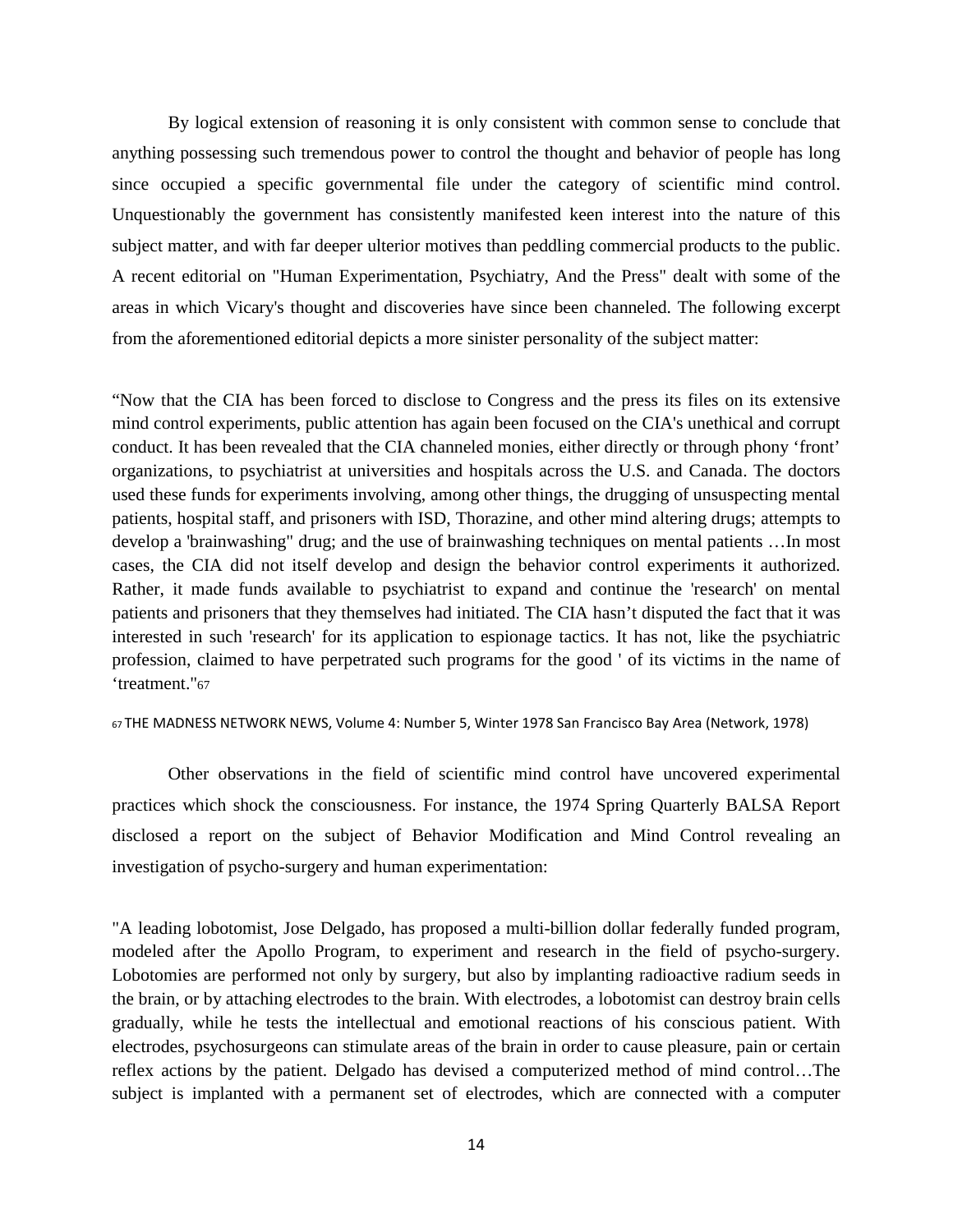programed with the desired behavioral patterns devised by the psychosurgeon so different brain cells would be stimulated by electricity to elicit the proper sensations and behavior…Proposals that parolees have an electronic devise implanted on their body for life , allowing their every movement to be chartered by a computer, have gained wide approval in legal, correctional and psychiatric circles. The next 'logical' step would be Delgado's plan for remote mind control'…with prisoners as guinea pigs, the government will be free to devise mind control techniques for all Americans, as it is presently attempting to do."68

68 BEHAVIOR MODIFICATION: EXPERIMENT IN MIND CONTROL, 1974 Spring Quarterly BALSA Reports. (Association, 1974)

We currently exist in an era in the proliferation of history where the system has shifted its grip upon the masses from the body to the mind. This, of course, is not to suggest that former methods of brutality have outlived its usefulness. Surely the most flagrant incident of domestic extermination witnessed in recent U.S. history was manifested in the Philadelphia Bombing of the MOVE organization (when the system's agents dropped an incendiary bomb murdering eleven men, women and children of the back-to-nature group on the basis of an alleged eviction notice, a noncriminal simple civil property dispute. A landlord-tenant issue which cost 11 lives and the eviction of an entire neighborhood; 62 residential homes were also burned to the ground. It appears without the slightest question that the mind and gullibility of the masses have been thoroughly exploited at this stage in so-called "civilization." The question which surfaces at this point is why are the masses passively submitting to being manipulated into the position of disinterested by-standers and functional retards? Where is their traditional revolutionary spirit whenever they became the victims of such profound oppression and involuntary servitude?

Perhaps a post hypnotic suggestion is lurking beneath the shadow of their thoughts strategically planted for the purpose of causing such intolerable atrocities to surface on the conscious level of thought as just another episode of a CIS program. How else could people have been so cleverly trained not to retaliate against such disregard for their "fellow citizens?" A closer examination might disclose the power of suggestion is responsible for systematically deteriorating the common sense of the masses. Indeed, the power of suggestion that: "YOU CAN'T BEAT THE SYSTEM!" has been thoroughly branded and reinforced in the deepest recesses of the people's subliminal thoughts. It is further pointed out that suggestion is, in fact, a far more persuasive stimulus in most instances than the use of overt physical force (even if one does not fully agree with the suggestion). As Dr. J.A.C. Brown illustrated: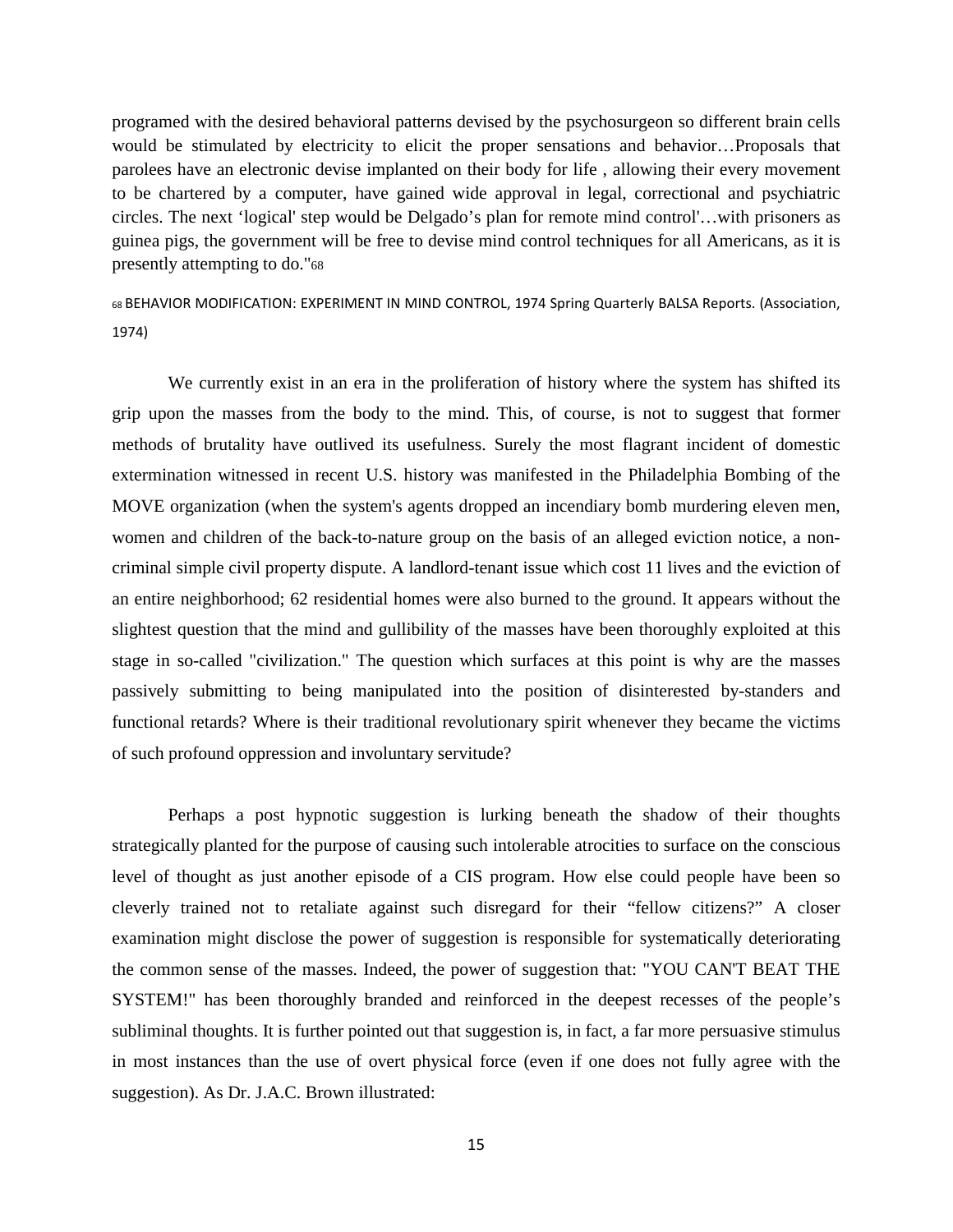"The importance of suggestibility in altering attitudes has already been mentioned and clearly suggestion is one of the main weapons of the propagandist or commercial advertiser. The extreme form of this process is hypnotism, where the individual carries out the suggestions made by the hypnotist; but in many circumstances of normal life we almost automatically carry out actions suggested by others, by what is, in effect, a conditioned response to a stimulus such as a word or tone of voice."69

## 69 TECHNIQUES OF PERSUASION, J.A.C. Brown, (Penguin Books) Pg.75

Through the use of the suggestion process the masses appear to have been systematically persuaded to obediently comply with the ends of technology to their own detriment. Apparently, the suggestion process is also the principle stimulus responsible for molding their personalities into that of functional retards. More than sixty years ago Friedrich G. Juenger realized the inherent dangers of technical progress eventually manipulating the masses of people into the position of "human robots" when he observed:

"This concept of functionalism leads to a violation, the utter ruthlessness of which few people have yet fully grasped. It is one of the coldest discoveries of rational thinking that guides technical progress and that attempts to make all concepts of knowledge subservient to technology. All functionalisms are instrumentalism, thinking in terms of tools applied to man. For functional thinking means nothing else than subjecting the individual man to a system of functions. Such thinking is perfectly adapted to technical progress; it is even identical with it. For, as technology drives towards the organization of the masses and mechanization of work, as it aims at complete automation, it is moving along the same road as functional thinking, which pursues the same goal. The more perfect the technical organization, the more it has become a mere sequence of functions. And the closer the mechanization of work approaches automation, the clearer becomes the role of functionalism - for what else is automation than a machine functioning by itself? In the end, then, this thinking leads to the human robot, the functionary without a will of his own."70

70 THE FAILURE OF TECHNOLOGY, Friedrich Georg Juenger, (Henry Regnery Company, Chicago, Ill., 1949) Pgs. 83-84 (Juenger, 1949)

Seventy-two years following which Jeunger made the foregoing observations technology has since undergone astounding automated innovations. Surely the power of technology has magnified at least fifty-four percent since then. Particularly considering the fact that during the period in which he made those observations going to the moon was still a Captain, Midnight fantasy, and Jim Vicary had yet to revolutionize the concept of subliminal communication. In fact the advancements made by technology since that era have come about so suddenly it almost seems as though one instant we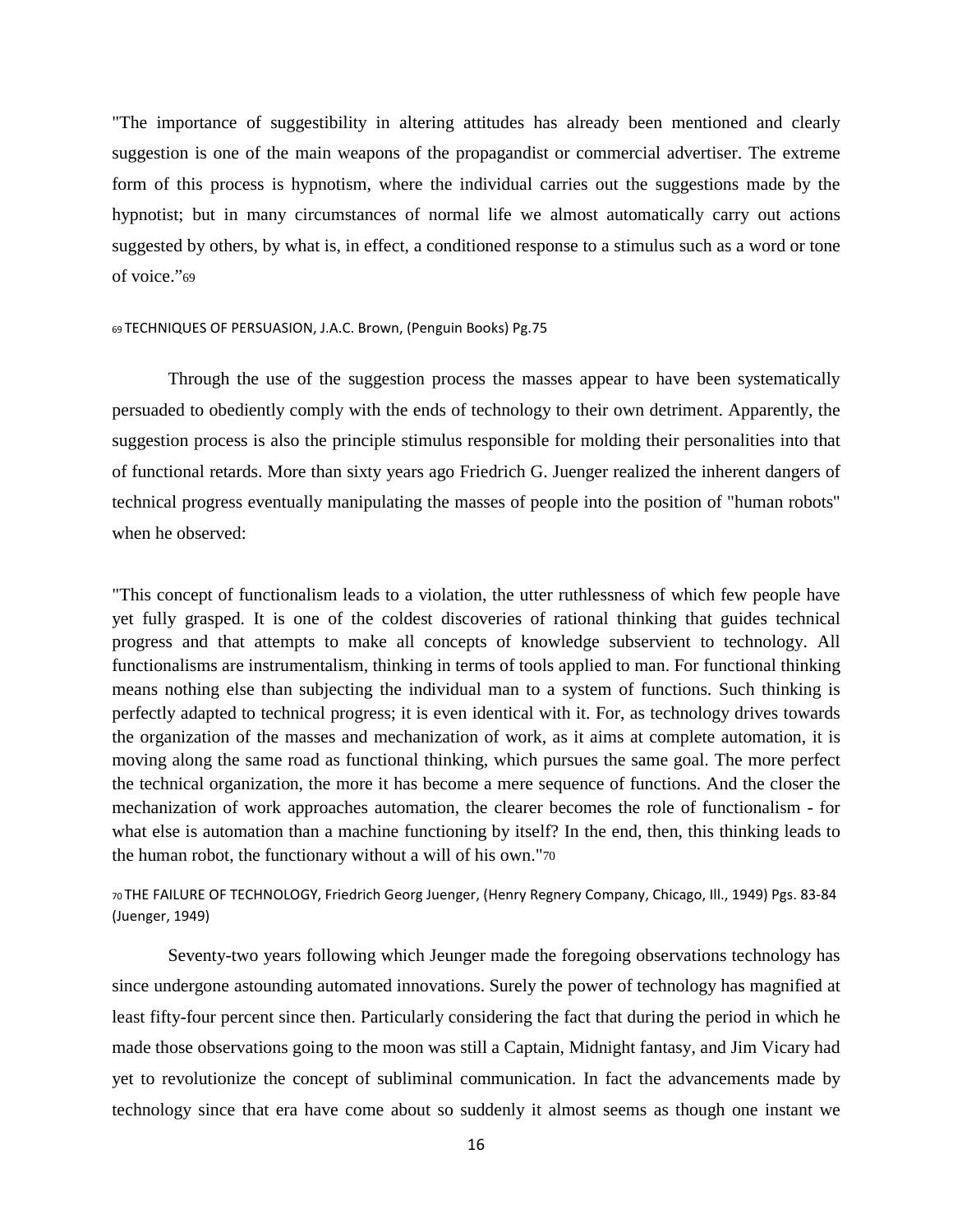were existing in a natural, unpolluted environment and the next moment we were abruptly surrounded by complex neo-cities, skyscrapers, super-highways, neon lights, jet planes, rockets, and choking on toxic exhaust fumes et cetera, and nearly every family is provided with a neo-crystal ball in which to observe their world through the eyes of technology, the television. But what psychological impact has all of this neo-technology had upon the mentality of the masses of people? Perhaps it is exactly the same as that observed by Vicary during his experiment on the supermarket shoppers. According to Vicary the primary factor responsible for the ladies falling into a "hypnoidal trance" was the fascination and novelty of' the neo-setting itself, the "fairyland" as Vicary described it. Today the entire neo-environment might be considered as a kind of "fairyland " and by the same comparison people may have become dazzled senseless by sheer fascination with the environment, while simultaneously suffering a conflicting mounting tension, anxiety and frustration caused by the frenzied pace of automation and their inability to adapt their sensory perceptions swift enough to accord with the constantly changing environmental uncertainties. Consequently, the humans in this era, like the ladies in Vicary's supermarket experiment, are under a constant "hypnoidal trance" conditioned by the idealized imagery projected from the media managed environment. The vast majority of humans were mentally conditioned from childhood to believe in fairytales, folklore, and fables handed down from generation to generation by the various cultures of the world. In 1964 Marshall McLuhan said:

"In a culture like ours, long accustomed to splitting and dividing all things as a means of control, it is sometimes a bit of a shock to be reminded that, in operational and practical fact, the medium is the message…"71

71 UNDERSTANDING MEDIA, (The Extensions Of Man), Marshall McLuhan, (A Mentor Book, New American Library, 1301 Avenue of the Americas, New York, N.Y. 10019, 1960 Pg. 23 (McLuhan, 1960)

72 THE HIDDEN PERSUADERS, Vance Packard, (Pocket Books) Pgs. 1-2

Over the last sixty-three years or so there has also been a tremendous migration of psychiatrist and psychologist as well as public relation experts into various branches of advertising, large corporations and big businesses. In 1957 Vance Packard noticed this shift in professional interest and direction and wrote about his investigations:

"Meanwhile, many of' the nation's leading public-relations experts have been indoctrinating themselves in the lore of psychiatry and the social sciences in order to increase their skill at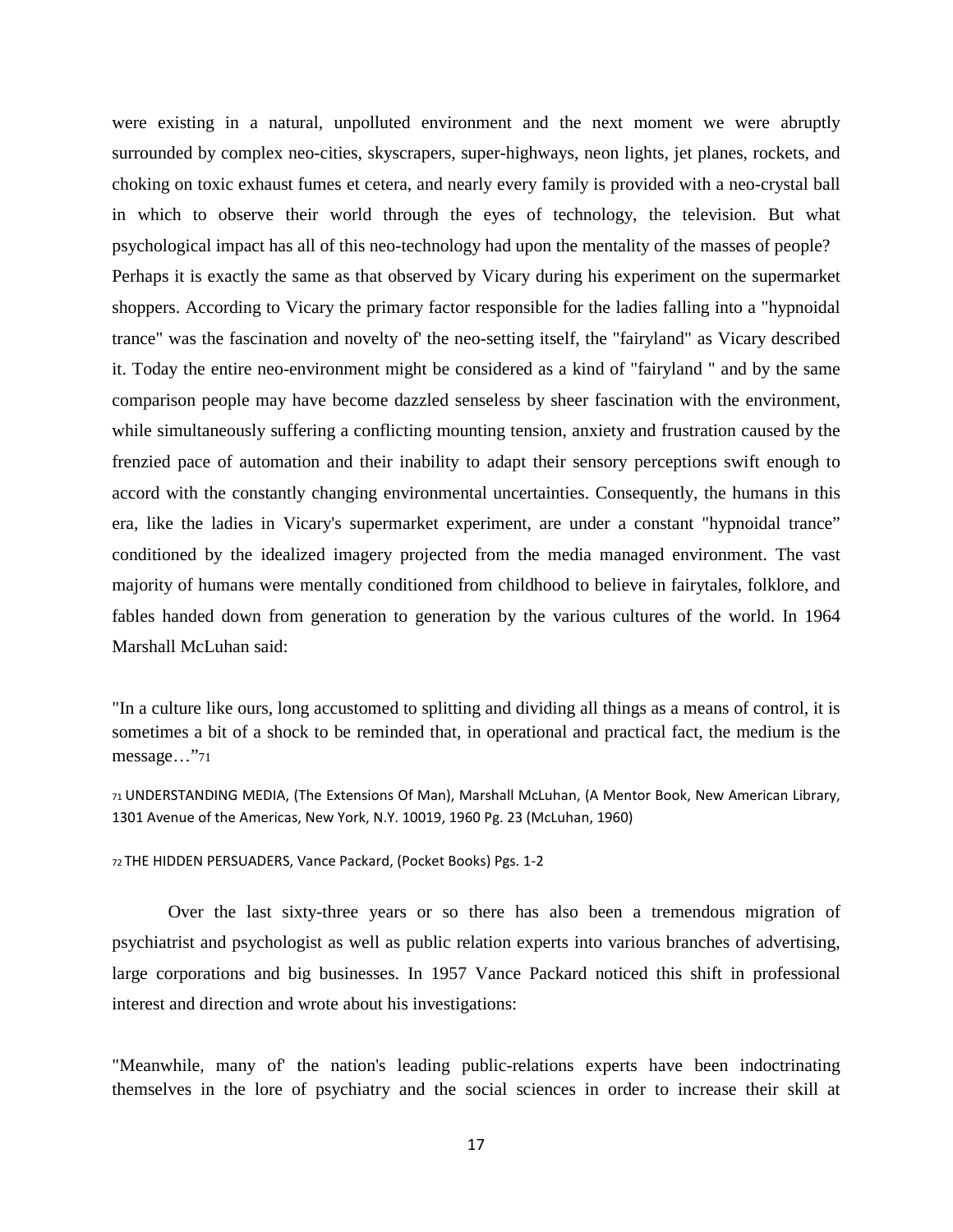'engineering' our consent to their propositions. Fund raisers are turning to the 'depth approach' to wring more money from us. A considerable and growing number of our industrial concerns (including some of the largest) are seeking to sift and mold the behavior of their personnel particularly their own executives - by using psychiatric and psychological technique so Finally, this depth approach is showing up nationally in the professional politicians intensive use of symbol manipulation and reiteration on the voter, who more and more is treated like Pavolv's conditioned dog."72

Mr. Packard further observed that these "depth probers," "symbol manipulators," and "motivational analyst," as they were termed, might not have been as innocent as they may have appeared in their relatively new field and he further pointed out that they were:

"…pooling their talents, and with millions of dollars at their disposal, make a fascinating and at times disturbing team. Results of their maneuvers indicate that they are still quite a way from being infallible. But startling beginnings are being made…These depth manipulators are, in their operations beneath the surface of American life, starting to acquire a power of persuasion that is becoming a matter of justifiable public scrutiny and concern."

These observations were made more than a half a century ago. Therefore, one has only to reflect upon the giant strides made by the space researchers (who, during that period were also in their infant stages of development). As a matter-of-fact, during that era going to the moon was still considered little more than a fantasy limited to Captain, Midnight by the average layman. Twelve years later, however, Neil Armstrong (the first man to walk on the moon) made his historical "one small step for man, one giant leap for mankind." It would hardly be consistent with the pattern of technical advancement if the "depth probers" had not made similar strides in their field of scientific inquiry. The question which materializes is exactly how technically advanced has the "depth probers '" science of "subliminal seduction" become in this era?

There can be no dispute that the concept of functionalism (as pointed out by Juenger) is the all-pervading principle which governs technical progress and which strives to make all concepts of knowledge subservient to technology. Juenger theorized that:

"As technology progresses, the relation between science and technology undergoes a change. Science becomes the servant of technology. It is a symptom of this shift of power that the scientist becomes increasingly an employee in the institutes and laboratories of industry, where his knowledge is exploited for technical uses. The disciplines of science become auxiliary disciplines of technology, and they fare better the more willingly they submit to this role, 'Pure science' declines because the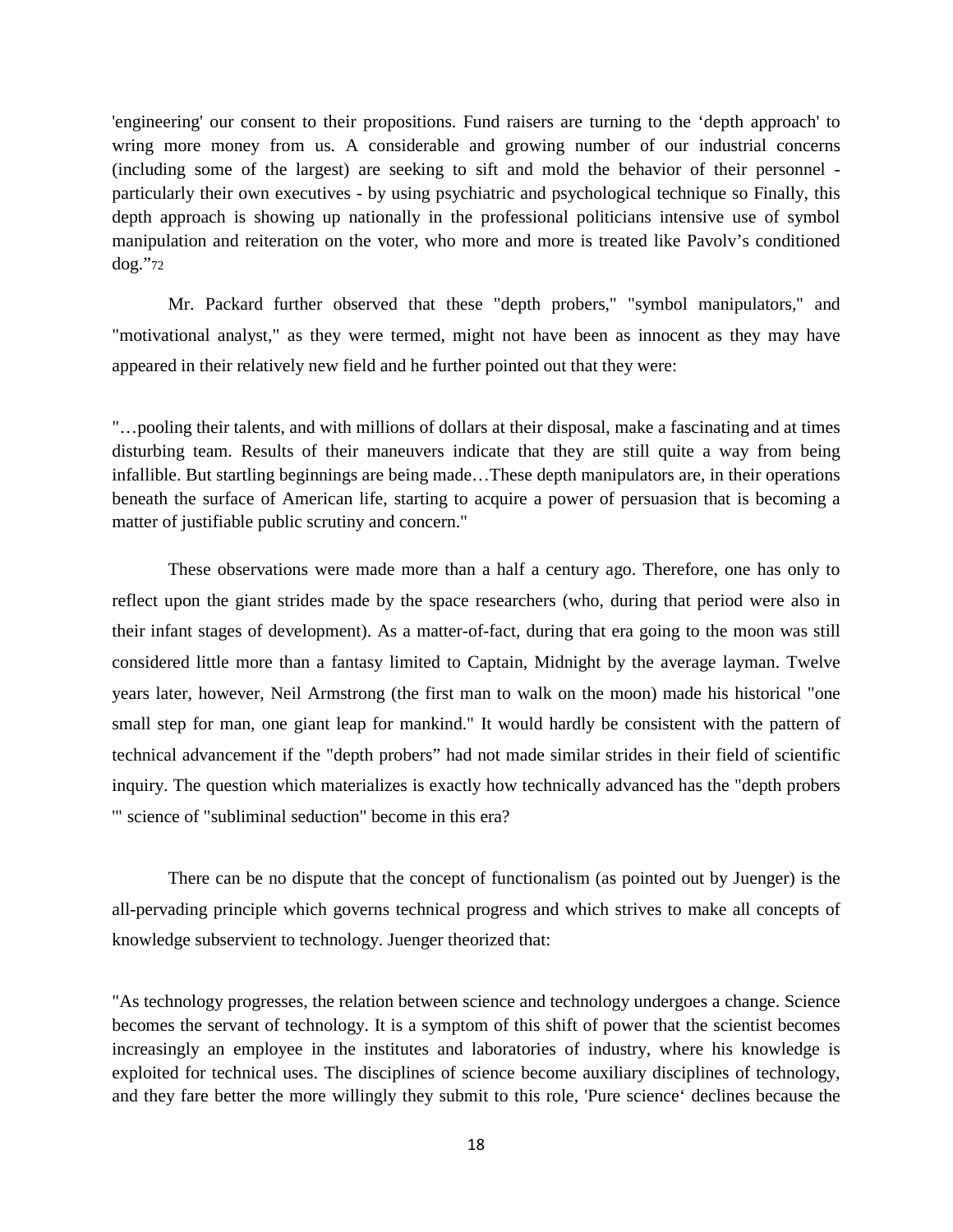important thing is no longer an understanding of the laws of nature, but, first of all, the application, the uses, the exploitation of those laws. Discovery and invention are today the handmaids of this exploitation. Therefore, if today inventors are called upon and exhorted to give new proofs of their genius, to forge ahead, to deliver more quickly, the purpose is to increase the pillage of the earth through a rationalization of the methods of plunder (THE FAI.LURE OF TECHNOLOGY, Friedrich G. Juenger, and Pg.91)

Quite consistent with Juenger's theory that discovery and invention are the handmaids of technology, and science has become its servant, coupled with the fact technology drives towards the organization of the masses and mechanization of work, the technical advancements made in the field of "motivational analysis" or "subliminal seduction" might accurately be viewed as the principle "auxiliary discipline" of technology in this age to accomplish that purpose. And perhaps the most effective technological invention ever devised to effectuate that purpose is the television. As a direct result of the widespread psychological stimuli projected by the television people have been transformed into bionic robots conditioned to unconsciously program themselves by synchronizing their thoughts to accord with the suggestions of the media.

Further speculation might find technology applying a more sinister personality to television such as converting it into a two-way transmitter-receiver, that is, each time the set is turned on the viewer simultaneously becomes the viewed. From this point of view one might easily become suspicious of the closing statement of most TV stations at the conclusion of their "broadcast" day: "WE NOW CONCLUDE ANOTHER DAY OF PROGRAMING …" (almost as if it is a purposeful attempt to use reverse psychology on the mind of the viewers, that is, by actually telling them what is being done to them while ambiguously causing it to appear they are referring to extraneous television programs). Furthermore, if we take a closer look at the definition of the word "broadcast" it is readily apparent that the word "broad" simply implies a widespread area and the word "cast" means merely to throw out. Together the words "broad" and "cast" means to throw out over a widespread area. We must also consider that the word "cast" is quite often referred to in connection with throwing out a line with a lure on the end (as in fishing) --- and is otherwise inextricably associated with *SPELLS!* This brings us to the conclusion that subliminal motivation is a deliberate, systematic effort to replace freewill with subliminal impulse, and further amounts to a blatant violation of the Thirteenth Amendment to the United States Constitution which states: "Neither nether slavery nor involuntary servitude shall exist within the United States or any place subject to their jurisdiction..."